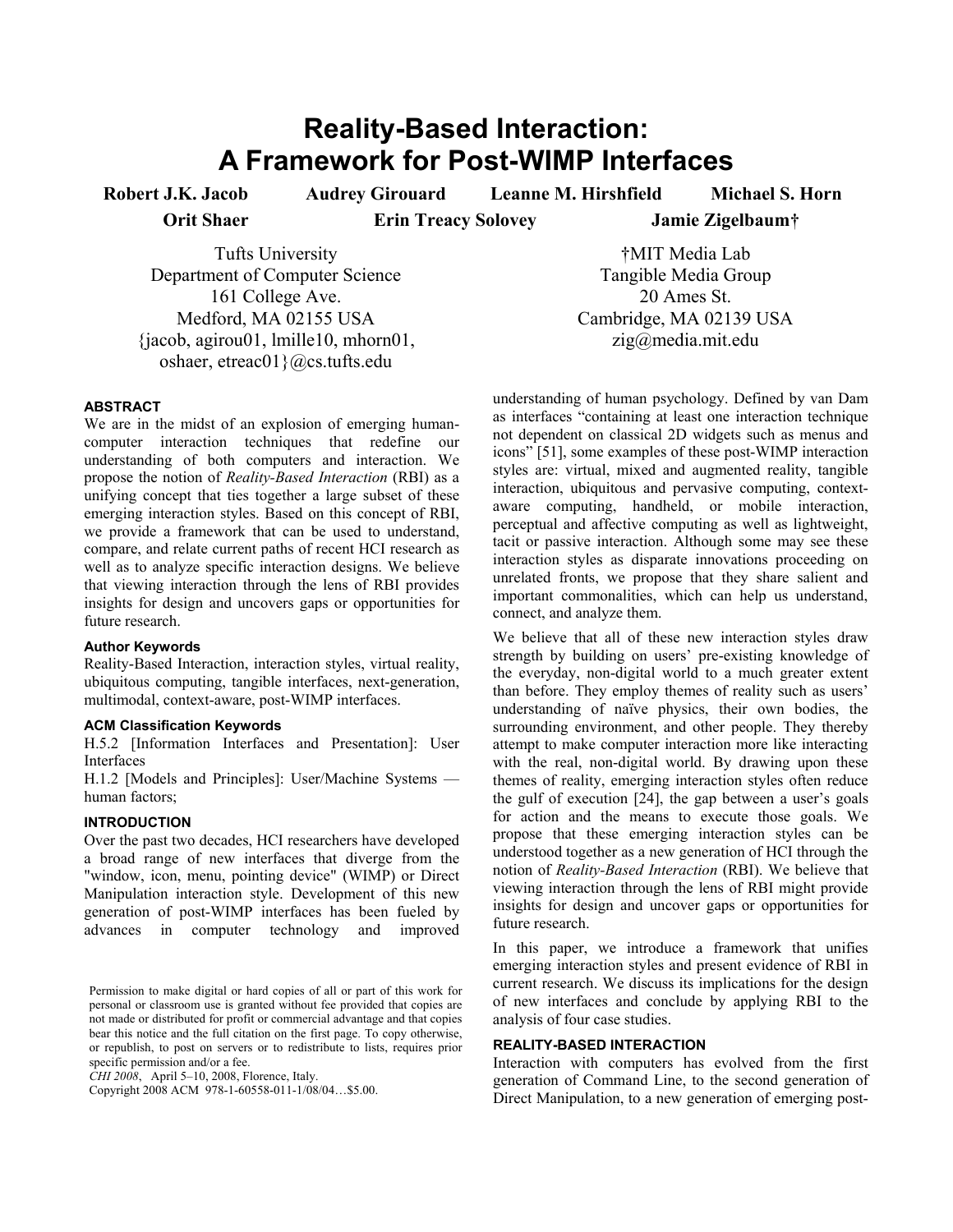WIMP interaction styles. Direct Manipulation moved interfaces closer to *real world* interaction by allowing users to directly manipulate objects rather than instructing the computer to do so by typing commands. New interaction styles push interfaces further in this direction. They increase the realism of interface objects and allow users to interact even more directly with them\_using actions that correspond to daily practices within the non-digital world.



**Figure 1. Generations of interaction: command line, direct manipulation, and diverse emerging interaction styles [26].** 

#### **RBI Themes**

We use the term "real world" to refer to aspects of the physical, non-digital world. However, the terms *real world* and *reality* are problematic and can have many additional, interpretations, including cultural and social reality. For that matter, many would also consider keyboards and mice to be as much a part of today's reality as any non-digital artifact. Thus, to clarify, our framework focuses specifically on the following four themes from the real world:

- *Naïve Physics*: people have common sense knowledge about the physical world.
- x *Body Awareness & Skills:* people have an awareness of their own physical bodies and possess skills for controlling and coordinating their bodies.
- x *Environment Awareness & Skills:* people have a sense of their surroundings and possess skills for negotiating, manipulating, and navigating within their environment.
- *Social Awareness & Skills:* people are generally aware of others in their environment and have skills for interacting with them.

To a greater extent than in previous generations, these four themes play a prominent role in emerging interaction styles. They provide a basis for interaction with computers that is markedly closer to our interaction with the non-digital world. While we believe these themes apply to most people and most cultures, they may not be entirely universal.

In the remainder of this section we describe these themes in more detail. In the *Case Studies* section we show how these four themes can be applied to analyze the design of current post-WIMP interfaces.

## **Naïve Physics (NP)**

Naïve physics is the informal human perception of basic physical principles, or in other words, common sense knowledge about the physical world. This includes concepts like gravity, friction, velocity, the persistence of objects, and relative scale. In the field of artificial intelligence, naive physics refers to an attempt to formally describe the world as most people (rather than physicists) think about it [21]. In the context of emerging interaction styles, user interfaces increasingly simulate or directly use properties of the physical world. For example, a tangible user interface (TUI) may employ physical constraints such as a rack or a slot to guide the way in which physical tokens can be manipulated (e.g. [48]). Emerging graphical user interfaces, such as the Apple iPhone (see case study below), employ physical metaphors that add the illusion of gravity, mass, rigidity, springiness, and inertia to graphical widgets.

# **Body Awareness and Skills (BAS)**

Body awareness refers to the familiarity and understanding that people have of their own bodies, independent of the environment. For example, a person is aware of the relative position of his or her limbs (proprioception), his or her range of motion, and the senses involved in perceiving certain phenomena. Early in life, most people also develop skills to coordinate movements of their limbs, head, eyes, and so on, in order to do things like crawl, walk, or kick a ball. Emerging interfaces support an increasingly rich set of input techniques based on these skills, including twohanded interaction and whole-body interaction. For example, many emerging virtual reality applications allow users to move from one place to another within a virtual environment simply by walking on a special track or treadmill (e.g. [34]).

## **Environment Awareness and Skills (EAS)**

In the real world, people have a physical presence in their spatial environment, surrounded by objects and landscape. Clues that are embedded in the natural and built environment facilitate our sense of orientation and spatial understanding. For example, a horizon gives a sense of directional information while atmospheric color, fog, lighting, and shadow provide depth cues [10]. People develop many skills for navigating within and altering their environment.

In the context of emerging interaction styles, many virtual reality (VR), mixed reality (MR), and augmented reality (AR) interfaces along the reality-virtuality continuum [33] use reference objects and artificial landmarks to provide users with clues about their virtual environment and simplify size and distance estimations in that environment [52]. Furthermore, by representing users' bodies in the virtual world, VR interfaces allow users to perform tasks relative to the body (egocentric). Context aware or sensing systems may compute users location and orientation, and display information that corresponds to the user's position in physical space [8, 9].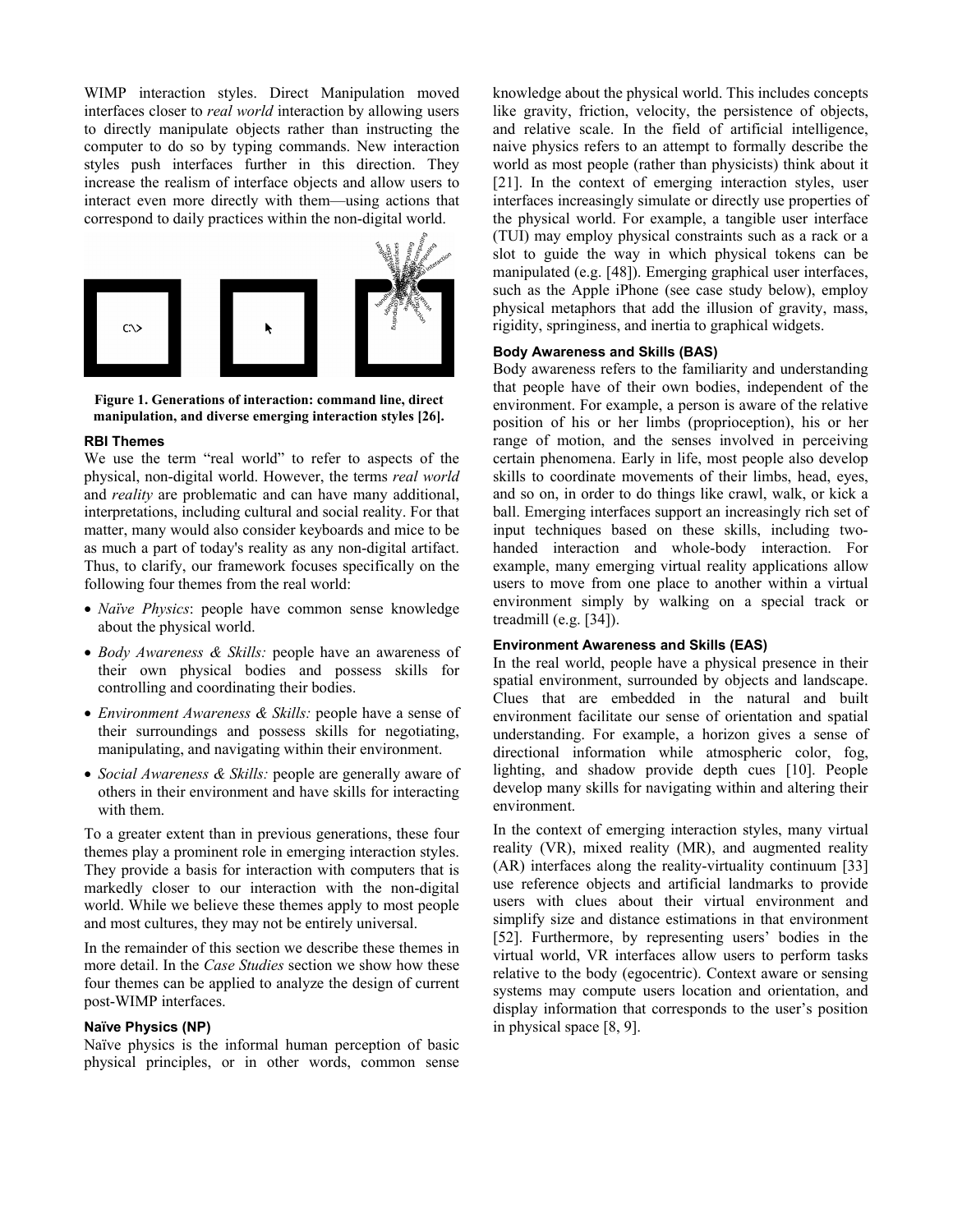

**Figure 2. The four RBI themes.** 

People also develop skills to manipulate objects in their environment, such as picking up, positioning, altering, and arranging objects. Emerging interaction styles often draw upon users' object manipulation skills. For example, in VR and in TUIs, users often select an object by grasping it, either virtually or physically. Many lightweight or tacit interfaces also track manipulation of objects. (Some of these object manipulations draw from the naïve physics and body awareness and skills themes as well.)

## **Social Awareness and Skills (SAS)**

People are generally aware of the presence of others and develop skills for social interaction. These include verbal and non-verbal communication, the ability to exchange physical objects, and the ability to work with others to collaborate on a task. Many emerging interaction styles encourage both social awareness and remote or co-located collaboration. For example, TUIs provide both the space and an array of input devices to support co-located collaboration. Virtual environments (e.g. Second Life [38]) exploit social awareness and skills by representing users' presence, by displaying their avatars, and by making the avatars' actions visible.

# **EVIDENCE FOR RBI IN CURRENT RESEARCH**

Having introduced the four themes of RBI, we present evidence to support our claim that they can be seen in much post-WIMP interaction research. We examine published literature, discussions from a CHI 2006 workshop, and interviews conducted during an informal field study for evidence of the RBI framework.

#### **Survey of Published Literature**

With the view of RBI as a unifying thread for emerging research, one can go back through the literature and identify many examples of designers following RBI principles. We highlight some examples that we have found in recent papers. This is not a comprehensive list; there are numerous other examples along these lines. While the interface designs described below are diverse, they demonstrate design choices that implicitly adhere to the RBI themes.

Some papers comment on broader categories of emerging interaction styles and acknowledge the value of leveraging many aspects of the real world in developing new HCI systems. For example, Jackson and Fagan claim that by leveraging our highly tuned perceptual abilities, VR attempts to "allow for direct manipulation of objects in the virtual environment (VE) using hands, body movement, or through virtual tools that allow participants to observe and interact within the VE as naturally as they would interact with objects in the real world" [25] (examples of BAS, **EAS)**. Ullmer, Ishii, and Jacob note that tangible interactions are "observable with both visual and haptic modalities and draw on some of humans' most basic knowledge about the behavior of the physical world" [48] **(NP)**. Discussing ubiquitous computing, Abowd explains, "it is the goal of these natural interfaces to support common forms of human expression and leverage more of our implicit actions in the world" [1] **(SAS, EAS)**. Taking this a step further, he writes, "Humans speak, gesture, and use writing utensils to communicate with other humans and alter physical artifacts. These natural actions can and should be used as explicit or implicit input to ubicomp systems" **(SAS, EAS, BAS)**. Streitz agrees that the real world around us should be the starting point for designing the humancomputer interaction of the future [44].

Other recent papers focus on specific new devices or interaction styles and note inspirations from a particular aspect of the real world, corresponding with the RBI themes mentioned above.

**NP** concepts were included in several recent papers. Poupyrev, Newton-Dunn and Bau use the metaphor of air bubbles when working with a multifaceted display. "Imagine a glass ball filled with water with a small bubble of air inside. As we rotate the ball the air bubble moves to the top. If the bubble is a pointer and there are images on the surface of the ball, i.e. icons, we can select one by aligning the bubble with the icon"  $[36]$ . Forlines and Shen explain that: "by moving their two fingers apart diagonally, the user controls the zoom level of the lens visualization . . . The amount of zoom is calculated to give the appearance that the tabletop is stretching under the user's fingers. There is an illusion of a pliable rubber surface" [20]. Apted explains the affordances of the Tabletop system in terms of **NP**: "Some of these affordances are derived from equivalent, purely physical interactions that occur with printed photographs . . . To maintain the link with the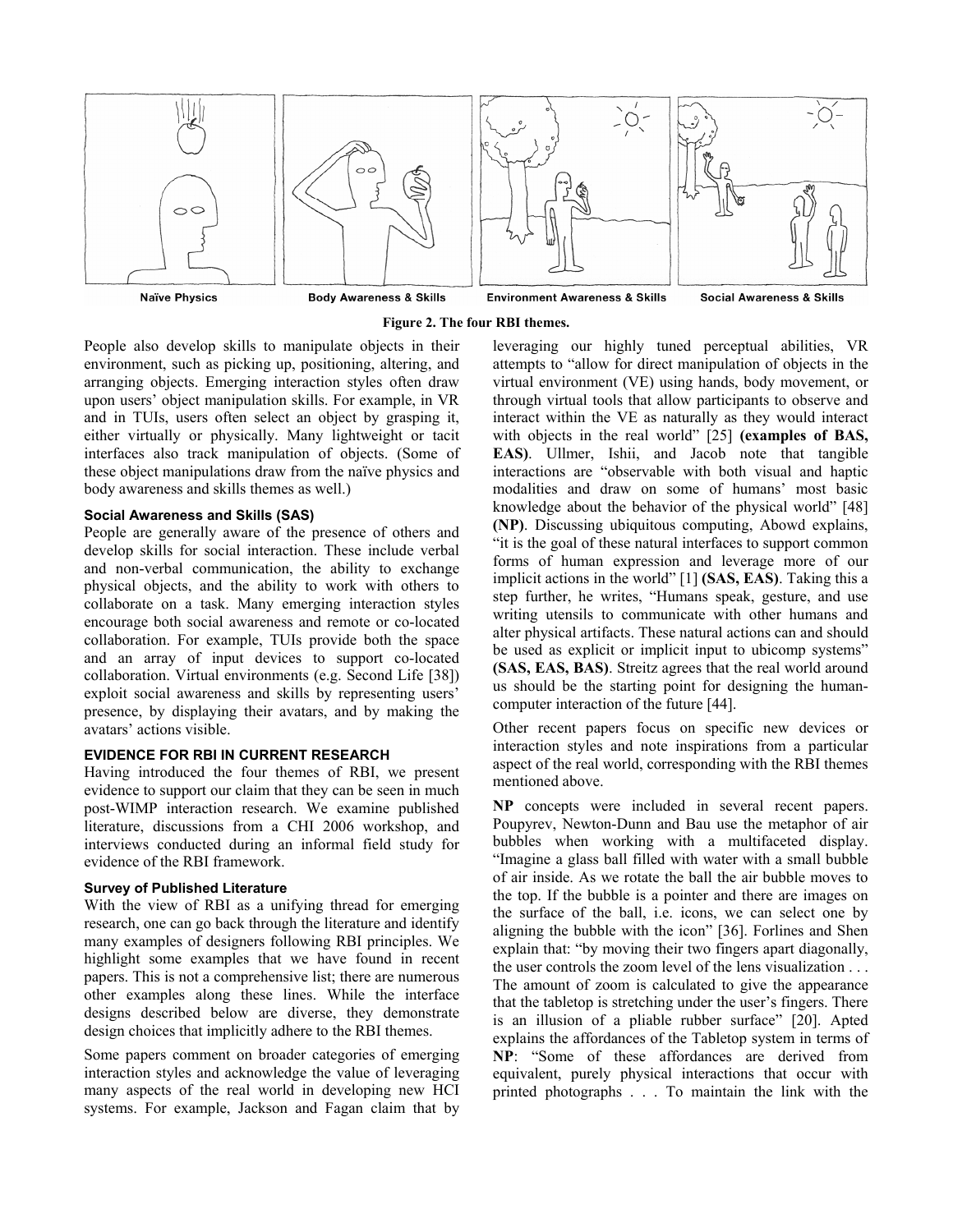physical world, users interact only with photographs\_there are no buttons, menus or toolbars to be navigated" [4].

Many other systems draw upon **BAS**. For example, Ängeslevä, et al. conceived an information storage system for portable devices "designed to ease cognitive load by relying on our proprioceptive sense and the use of the body image of the user as a mnemonic frame of reference" [3]. Buur, Jensen, and Djajadiningrat proposed two innovative design methods for tangible interaction that employ a greater range of human actions. They claim that: "Currently, the actions required by electronic products are limited to pushing, sliding and rotating. Yet humans are capable of far more complex actions: Human dexterity is highly refined. This focus on actions requires a reconsideration of the design process." [11].

New interfaces also take advantage of **EAS.** For example, a group working with a new graspable handle with a transparent glove noted that the "graspable handle enables the user to perform a holding action naturally\_the most basic action when physically handling a curved shape in the real world" [5]. Vogel and Balakrishnan specifically mention the benefits of reality: "When a display surface can sense touch, selecting items by tapping with your finger or a pen is immediately appealing, as it mimics real world interaction" [53].

Finally, many emerging interfaces were designed with **SAS**  concepts in mind. Dickie, et al. explain that: "In eyeLook, we modeled our design strategy on the most striking metaphor available: that of human group communication ... By incorporating eye contact sensing into mobile devices, we give them the ability to recognize and act upon innate human nonverbal turn taking cues" [15]. Smith, Vertegaal, and Sohn use similar justification for their design: "users are also very familiar with the use of their eyes as a means for selecting the target of their commands, as they use eye contact to regulate their communications with others"  $[43]$ . Apted, Kay, and Quigley also employ **SAS** in their design: "The nature of a tabletop interface makes it very natural to use in a social setting with two or more people"  $[4]$ .

In summary, researchers often leverage users' knowledge and skills of interaction with the real world. We observed that this knowledge includes naïve physics, as well as body, environment and social awareness and skills. Although the researchers did not explicitly refer to these reality-based themes, they made design choices reflecting the same principles.

## **CHI 2006 Workshop**

We found another source of supporting evidence for the RBI concept from a workshop we conducted at the CHI 2006 conference. Entitled "What is the Next Generation of Human-Computer Interaction?", the workshop brought together researchers from a range of emerging areas in HCI to look for common ground and a common understanding of a next generation human-computer interaction style [27]. It began with the same basic questions that we are trying to solve here, but left the answers open to input from the

participants. In reviewing the discussions and breakout groups, we looked for ideas that support or contradict our notion of reality-based interaction.

We observed general agreement that the focus is shifting away from the desktop and that technology is moving into new domains. We also found that many of the commonalities that the breakout groups identified were closely connected to reality-based interaction, for example, exploiting users' existing knowledge about different materials and forms to communicate syntax. In a wrap-up session discussing RBI, we found good support for the reality-based interaction concept but expressed in a variety of different terminologies, and with some new ideas and dimensions added to it [27].

# **Informal Field Study**

We also interviewed a few researchers about their design processes in an informal field study. The interviews were done with a dozen graduate students from the Media Lab at MIT. None of the interviewees had been exposed to the RBI concepts before the interview. Two interesting examples are discussed below.

James Teng from the Ambient Intelligence Group discussed the Engine-Info project [32], an educational car engine with transponders at different key places. The user hears descriptions and explanations through a Bluetooth audio earpiece based on the inferred direction that the user is looking. James described the interaction of the user as being "more intuitive" since the user already knows how to indicate parts of interest (by simply focusing one's gaze) **(BAS)**. This work takes "advantage of the physical world" since you can walk around, understand the scale, and directly see how various components are connected **(EAS)**.

From the Object-Based Media Group, Jeevan Kalanithi described the design rationale behind Connectibles [28], a tangible social networking interface. He noticed that people have meaningful social behaviors established in the real world, such as gift giving. Connectibles is an "imitation of social reality"-people must physically give the object (a customizable interactive keepsake) to another person for that person to collect it and interact with it **(SAS)**. He noted that this contrasts with many online social networking interfaces, in that the physical objects are more scarce and expensive than digital ones, perhaps resulting in Connectibles displaying a better representation of a person's close relationships.

## **IMPLICATIONS FOR DESIGN**

Up to this point, we have claimed and presented some evidence that the themes of RBI are a good characterization of key commonalities among emerging interaction styles. In considering the implications of the RBI framework for design, we further suggest that the trend towards increasing reality-based interaction is a positive one. Basing interaction on pre-existing real world knowledge and skills may reduce the mental effort required to operate a system because users already possess the skills needed. For casual use, this reduction might speed learning. For use in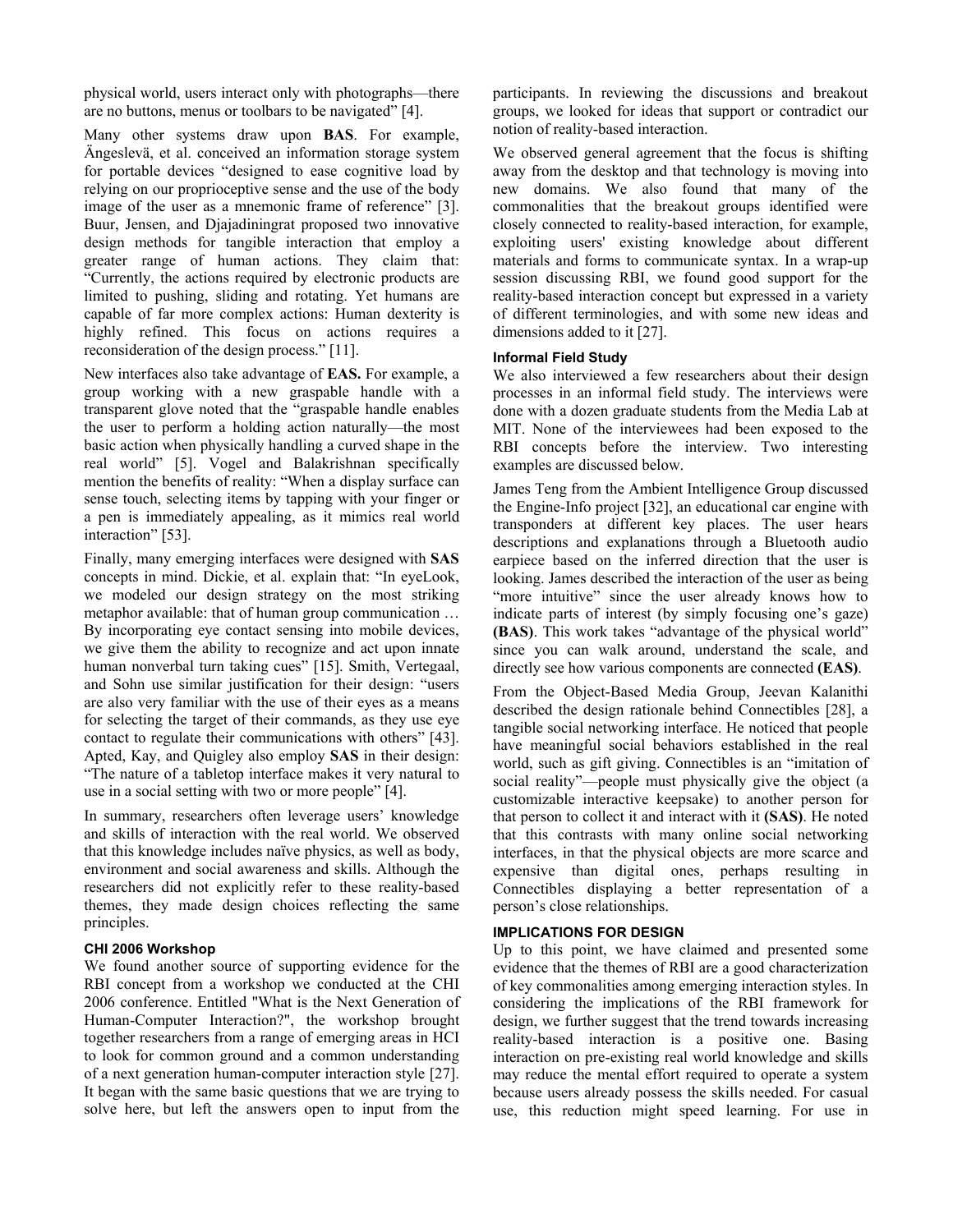situations involving information overload, time pressure, or stress, this reduction of overhead effort may improve performance. Applying RBI concepts such as naïve physics to an interface design may also encourage improvisation and exploration because users do not need to learn interface-specific skills.

However, simply making an interface as reality-based as possible is not sufficient. A useful interface will rarely entirely mimic the real world, but will necessarily include some unrealistic or artificial features and commands. In fact, much of the power of using computers comes from this multiplier effect\_the ability to go beyond a precise imitation of the real world. For example, in a GUI, one might want to go beyond realistically pointing to and dragging individual files to more abstract commands like *Archive all files older than 180 days* or *Delete all files that contain the text string "reality-based"* [37, 41]. Designers must strike a balance between the power of their interface and its level of reality. Many designers make these decisions implicitly in their work (seen in the review of current research above). The RBI framework makes these design tradeoffs explicit and provides explanatory power for understanding the costs and benefits of such decisions.

#### **Tradeoffs**

As noted above, mimicking reality alone is not enough; there are times when RBI principles should be traded against other considerations. We propose that the goal is to give up reality only explicitly and only in return for other desired qualities, such as:

- x *Expressive Power:* i.e., users can perform a variety of tasks within the application domain
- *Efficiency:* users can perform a task rapidly
- *Versatility:* users can perform many tasks from different application domains
- *Ergonomics:* users can perform a task without physical injury or fatigue
- *Accessibility:* users with a variety of abilities can perform a task
- *Practicality:* the system is practical to develop and produce

These qualities are discussed below as tradeoffs and they are key to our analysis of the case studies in the next section. Figure 3, further illustrates these tradeoffs. Note that while the RBI framework explicitly highlights design tradeoffs, it does not provide a structured methodology for discussing these tradeoffs. Rather, employing the Design Space Analysis [30] methodology while discussing these tradeoffs can help with structuring the discussion and comparing alternative options. In terms of the Questions Options and Criteria (QOC) notation used for representing a Design Space Analysis, the principles we discuss below can be used to form questions.



**Figure 3. RBI design tradeoffs. As a specific example, the dotted line shows the tradeoff between the reality EAS theme and efficiency, which occurs in Case Study 4.** 

#### *Reality vs. Expressive Power*

The expressive power, or functionality, of a system is often seen as its most important contribution, although it is notable that more features do not always result in a better system—feature creep can make an interface too difficult, complex, or unwieldy to use [31]. In some cases it is better to privilege the expressive power of a system; in other cases it is better to limit functionality in favor of realism. For example, in the Bumptop system [2] documents and files are arranged in a virtual, three-dimensional space. These objects can be stacked, shelved, crumpled, and tossed around in a virtual room, but they cannot be placed in a complex tree structure of folders. This places a limit on the expressive power of the system, giving up possible functionality in order to maintain the clear virtual 3D space.

#### *Reality vs. Efficiency*

While walking is not usually as fast as driving, sometimes it is preferable to use skills that are as easy as walking rather than privileging efficiency. This tradeoff is clear when examining the differences between systems designed for expert and novice. An expert video editor will often heavily rely on hotkeys (keyboard shortcuts for common features). For experts, it is important that the interface allow them to access commands very quickly. For a novice video editor, an interface with a reality-based design, such as the Tangible Video Editor [56] that allows video clips to be put together like a jigsaw puzzle, may be preferable.

#### *Reality vs. Versatility*

A single GUI based system can be used to perform a variety of tasks such as editing films, writing code, or chatting with friends. On the other hand, a TUI system, such as the Tangible Video Editor [56] only lets you complete a single task, edit video clips, while allowing for a higher degree of realism.

## *Reality vs. Ergonomics*

Repetitive stress injuries and fatigue can be caused by some interfaces [54]. In designing a new interface it is important to consider ergonomics and these considerations may oppose RBI goals.

#### *Reality vs. Accessibility*

Realistic actions may not be ideal for the disabled. There are many cases when reliance on strict realism can prevent some users from interaction, making the interface less accessible. In this case, the use of less realistic abstractions and tools may be preferable.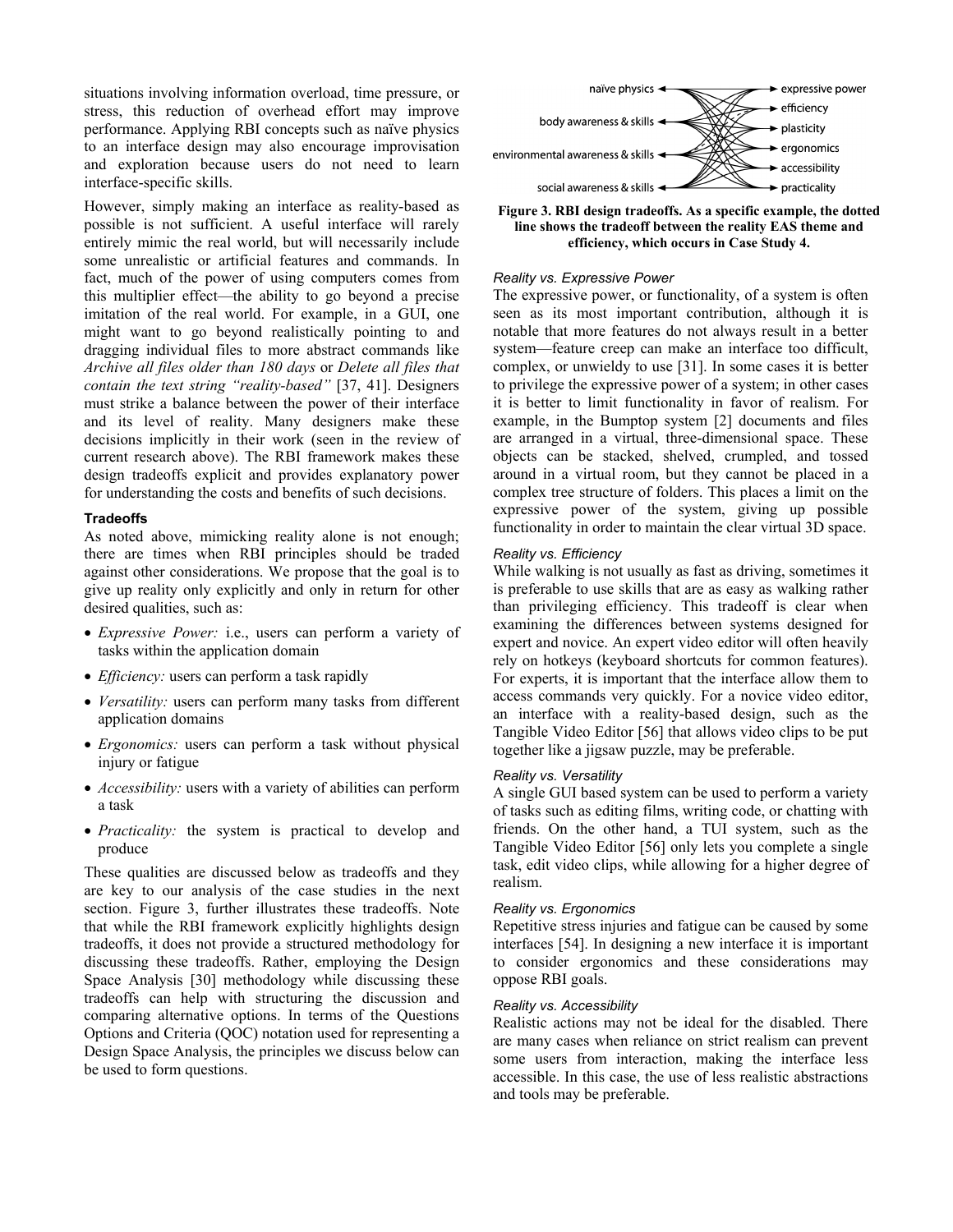#### *Reality vs. Practicality*

Practical matters such as cost, technological limitations, space, size, durability, power consumption, and environmental impact are also relevant for designers and may be traded off against realism.

#### *Summary*

Figure 3 displays some of the tradeoffs that may be considered throughout the design of an RBI interface. It shows the RBI themes, on the left side, traded against the qualities described above, on the right side. We propose a view that identifies some fraction of a user interface as based on the RBI themes plus some other fraction that provides computer-only functionality that is not realistic. As a design approach or metric, the goal would be to make the first category as large as possible and use the second only as necessary, highlighting the tradeoff explicitly [45].

For example, consider the character Superman. He walks around and behaves in many ways like any human. He has some additional functions for which there is no analogy in humans, such as flying and Xray vision. When doing realistic actions, he uses his real world commands walking, moving his head, and looking around. But he still needs some additional non real world commands for flying and X-ray vision, which allow him to perform tasks in a more efficient way, just like a computer provides extra power. In the design of a reality-based interface we can go a step further and ask that



**Figure 4. Superman walks normally, but uses additional non real-world commands to provide extra functionality.** 

these non real world commands be analogous to some realistic counterpart. For example, in a virtual reality interface, a system might track users' eye movements, using intense focus on an object as the command for X-ray vision [46].

We might further divide the non-realistic part of the interface into degrees of realism (x-ray by focus vs. by menu pick). The designer's goal should be to allow the user to perform realistic tasks realistically, to provide additional non real-world functionality, and to use analogies for these commands whenever possible. We should use a conventional walking gesture to walk—unless using a less natural command would provide extra power (e.g. speed, automatic route finding). The designer should not give up the reality of the walking command lightly, not without gaining some added efficiency.

## **CASE STUDIES**

In the following case studies, we show examples of designs that both adhere to each of our RBI themes and stray from these themes to make a tradeoff. Our analysis makes explicit the idea that giving up some reality may be worthwhile only when some other value is gained.

# **Case Study 1: URP**

URP [49] is a tangible user interface (TUI) for urban planning that allows users to place models of buildings on an interactive surface collaboratively (Figure 5). URP responds by overlaying digital information onto the surface such as a representation of the shadows that buildings will cast at different times of day, the pattern of wind as it flows through the urban space, and the glare caused by the sun reflecting off different building surface materials. URP also provides a collection of physical tools for manipulating environmental conditions such as time of day and wind speed. We have selected URP as a case study because it is one of the most fully developed and widely known TUI systems. It also serves as an example for a large class of TUIs that support the spatial manipulation of discrete physical objects on an interactive surface.

#### *RBI Themes*

URP's defining feature is that it represents the application domain (urban architecture and planning) with an actual physical model rather than an image on a computer screen. The basic interaction techniques (add, remove, and position models) build directly on users' knowledge of naïve physics **(NP)** and physical space **(EAS)**. To add a building to the system, a user simply picks up a model and places it on the surface. There is no menu system, no series of clicks and drags, and no indirect input device to negotiate. A secondary interaction technique involves inspecting the urban model from different points of view (e.g. birds-eye view, street-level view). This task is notoriously difficult with graphical user interfaces. With URP, the user simply moves his or her body to change viewpoints. The inspection task directly leverages users' knowledge of their own bodies and their ability to move their bodies to different positions in an environment **(BAS, EAS)**, and it relies on users' understanding of relative scale (NP). Furthermore, the physical model created by users is persistent in the real world **(NP)** and continues to exist even when the system is turned off. Finally, URP encourages collaboration between multiple co-located users. Users do not need to share a single input device or crowd around a computer screen. In this way, URP allows users to draw more directly on their existing social interaction skills **(SAS)**.

#### *Tradeoffs*

To enhance URP's functionality, its designers added tools to adjust parameters such as time of day, wind direction, and building material. For example, to change a building's material, users must touch the model with a special material wand. This feature adds expressive power to the system, but it also violates the simple physical metaphor of positioning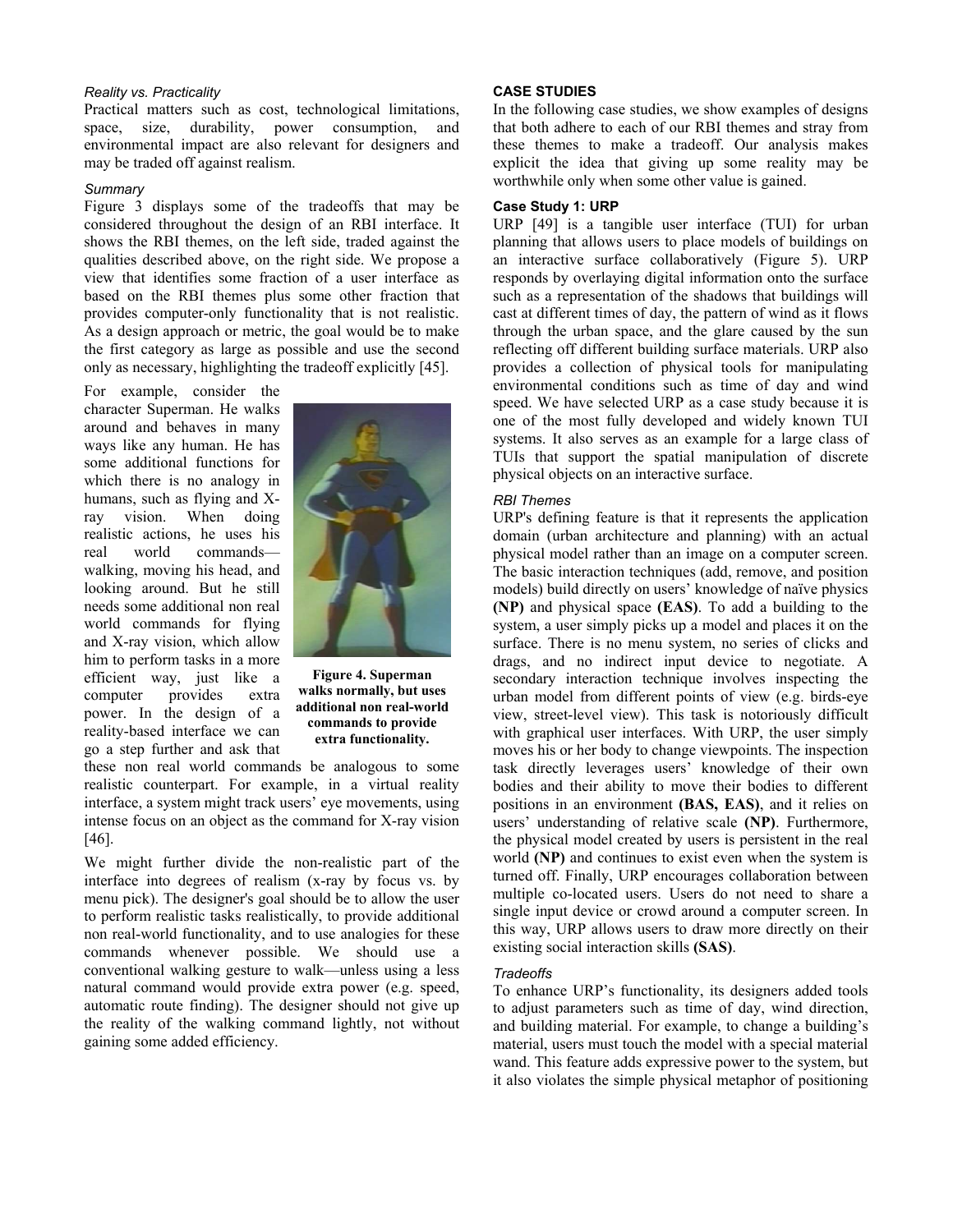building models. In this sense, the designers made a tradeoff between *reality and expressive power*.

Furthermore, while it is easy for users to do some things with URP (such as position buildings), it is difficult or impossible for users to do other things (like changing the shape of a building on the fly or adding a new building to the system that was not part of the initial set of models). In this sense, the designers made a tradeoff between *reality and practicality* and between *reality and expressive power*, this time in favor of reality.

#### **Case Study 2: Apple iPhone**

The iPhone illustrates how commercial designers are evolving interfaces by incorporating insights and techniques gleaned from HCI research.

#### *RBI Themes*

One of the iPhone's features is a multitouch display (Figure) 5). A technology that has been around for decades in research circles [12], multitouch sensing is used to create applications that are based on naïve physics **(NP)**. In the photograph viewing application, zoom functions that would traditionally be accessed through combo boxes, button presses, or other widgets are instead activated by pinching and stretching the iPhone's display with two fingers using the illusion of a pliable rubber surface [20] **(NP)**.

While viewing a photo in full screen mode, the user flicks the screen to the left or right to see the next image in the list rather than pressing a directional pad or using a jog wheel. This uses environmental awareness and skills **(EAS)** via a spatial metaphor—all objects in the real world have spatial relationships between them. Similar use of **EAS** is also found in iPhone applications such as *Weather, iPod,* and *Safari*.

The iPhone applications of *iPod, Safari, Phone* and *Photos*  also use body awareness and skills **(BAS)** in their interaction design. When the user puts the phone close to his or her face, it shuts off the screen to prevent accidental button presses. The other three applications use inertial sensing to orient displayed content so that when the iPhone is placed in landscape or portrait view, the image is always right side up **(NP)**.

**NP** in the form of inertia and springiness is found across almost all of the iPhone's applications. When scrolling to the bottom of an email, the window appears connected to the bottom of the screen as if by springs. When flicking through the contact list, a fast flick will keep the contacts

scrolling after the user's finger has been removed, as if the list itself had mass.

## *Tradeoffs*

The designers of the iPhone utilize reality-based interaction themes throughout the phone's interface, sometimes favoring reality and sometimes favoring other interaction designs.

Rather than using the hardware keyboards that have become ubiquitous on smartphones, the designers stretched the iPhone's display to cover almost the entire front surface, allowing for the use of a graphical keyboard to input text. Here the designers have decided to favor *versatility over*  reality-reality in this case being the persistence of physical buttons **(NP)** for text entry. This tradeoff allows the iPhone to have a much larger screen but sacrifices the passive haptics associated with hard buttons and the persistence that can allow for efficiency gains and lower cognitive load.

Another tradeoff is found in the *Phone* application. On many mobile phones, a user can enter the first few letters of a contact's name and press send to place calls. This feature is missing on the iPhone. A similar tradeoff is made by the removal of search functionality for contacts, emails, and songs, artists, or albums. The designers have favored *reality over efficiency*—here they have sacrificed speed gains to strengthen the application's reliance on NP. While strengthening the reality-based interaction design, these decisions may also be influenced by the lack of a hard keyboard.

In the *Safari* browser, web pages are displayed in their full form rather than reformatted in a column view as found in most other phones with browsers. This makes it more difficult for people with poor eyesight to read. This is a tradeoff of *reality over accessibility* in favor of reality*.* The designers have favored a reliance on direct representation of reality applying **NP** and **EAS**.

# **Case Study 3: Electronic Tourist Guide**

The GSSystem [7] (GSS) is an electronic tourist guide system that displays pictures of buildings surrounding the user on a hand-held device. As a context-aware example, GSS represents an interface that is location **(EAS)** and orientation **(BAS)** aware. It "exploit[s] knowledge about the physical structure of the real world" [7] to compute what information is displayed to the user. More specifically, the system can calculate the location of a user (through a GPS



**Figure 5. Examples of systems that use RBI themes. Left to right: a handheld device, a virtual reality system, URP [49], iPhone.**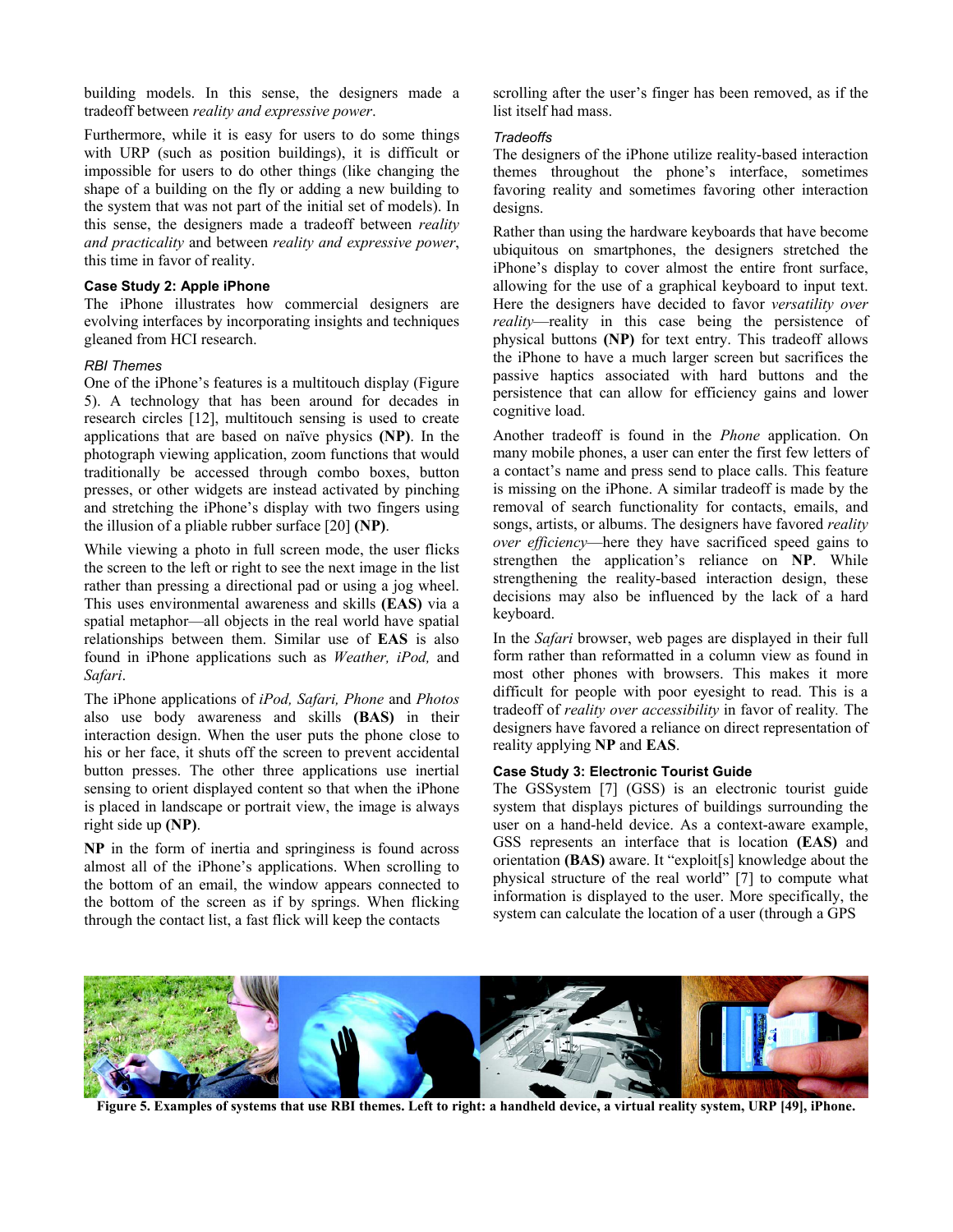receiver if available), and determine the orientation of the user. To exploit the knowledge about the real world, GSS determines the surrounding buildings' geometry and calculates what elements are visible to the user. Outputs of the system include photos of buildings and objects the user may see from his or her location.

## *RBI Themes*

This system exploits **EAS** and **BAS**: it uses the physical reality of the user, i.e. his or her current environment, to improve interaction with the interface. The user has an innate knowledge of how to input his or her location: he or she simply needs to go there.

## *Tradeoffs*

This system has two modes, depending on how the location is specified: via GPS or button presses. The latter mode can lead to previewing an area. This is an example of the *reality vs. expressive power* tradeoff, since this mode breaks direct coupling to the local environment\_you can now see what is not there. It maintains the strong reality metaphor only as long as the GPS mode is used.

# **Case Study 4: Visual-Cliff Virtual Environment**

We examine Slater's visual-cliff virtual environment  $[42, 42]$ 50] because it illustrates the core components of immersive VR. The system allows users to navigate through three rooms that contain furniture, windows, and doors as in a real world house.

## *RBI Themes*

Interaction techniques in VR systems take advantage of reality-based concepts. Many systems enable users to pick up objects and place them in new locations **(NP, EAS)**. The command for doing this is the same as in the real world, and the results are the same as in the real world (though often without haptic feedback). In addition, almost all systems incorporate body awareness **(BAS)** and environment awareness **(EAS)**, some to a greater extent than others. Immersive virtual environments track head movements and use this information to update graphics in the system based on the user's new viewpoint. Many systems track other information such as hand movements, eye movements, and even full body movements. Based on this, the user can make real world motions and gestures that affect the virtual environment as expected.

## *Tradeoffs*

Early methods for locomotion in virtual reality were hand gestures or leaning in the direction of movement. In the visual-cliff, several methods for locomotion were compared. In one study [42], Slater, Usoh and Steed found that walking in place was a better mode of locomotion than push-button-fly. This is an example of favoring *reality over efficiency*, as shown in Figure 3. In a subsequent study [50], they added real walking as a condition (even more realistic), and found that it was a further improvement over the other two methods.

These studies show that realistic interaction worked better in the virtual environment than interaction commands that must be learned. However, there is a *reality versus practicality* tradeoff to these methods. Although the study showed that real walking performed better, it may be necessary to use the walking in place system if space is constrained.

# **Summary**

These four case studies illustrate emerging interfaces that apply the RBI themes. Each system had inspirations from the real world, but also gave up reality when necessary to achieve additional design goals.

# **RELATED TAXONOMIES AND FRAMEWORKS**

To date, work that attempts to explain or organize emerging styles of interaction has focused more on individual classes of interfaces than on ideas that unify several classes [16, 18, 19, 22, 35, 47]. Some work has focused more generally on new issues that are not present in interactions with traditional WIMP interfaces [8, 9, 14, 17, 29]. For example, Coutrix and Nigay[14] as well as Dubois and Gray[17] have developed interaction models for guiding designers of mixed reality systems (such as augmented reality, tangible systems, and ubiquitous applications). Other work has focused on specific new interaction styles [6, 23, 37, 55]. While previous work focuses on subsets of interaction styles, our RBI framework applies to a wider range of emerging interaction styles.

Finally, the work that helped define the GUI generation was an inspiration for our work. Shneiderman took a variety of what, at the time, seemed disparate new user interface inventions and brought them together by noting their common characteristics and defining them as a new generation of user interfaces [39]. Hutchins, Hollan and Norman went on to explain the power and success of these interfaces with a theoretical framework that provided a basic understanding of the new generation in human terms [24]. Our hope is to take the first step in that direction for the emerging generation of interaction styles.

# **CONCLUSION**

We hope to advance the study of emerging interaction styles with a unifying framework that can be used to understand, compare and relate these new interaction styles. The reality-based interaction (RBI) framework characterizes a large subset of seemingly divergent research areas. The framework consists of four themes: naïve physics, body awareness and skills, environment awareness and skills, and social awareness and skills. Based on these themes, we show implications for the design and analysis of new interfaces.

Our framework is primarily a descriptive one. Viewing the emerging generation of interfaces through the lens of reality-based interaction provides researchers with explanatory power. It enables researchers to analyze and compare alternative designs [13], bridge gaps between seemingly unrelated research areas, and apply lessons learned from the development of one interaction style to another. It can also have a generative role [40] by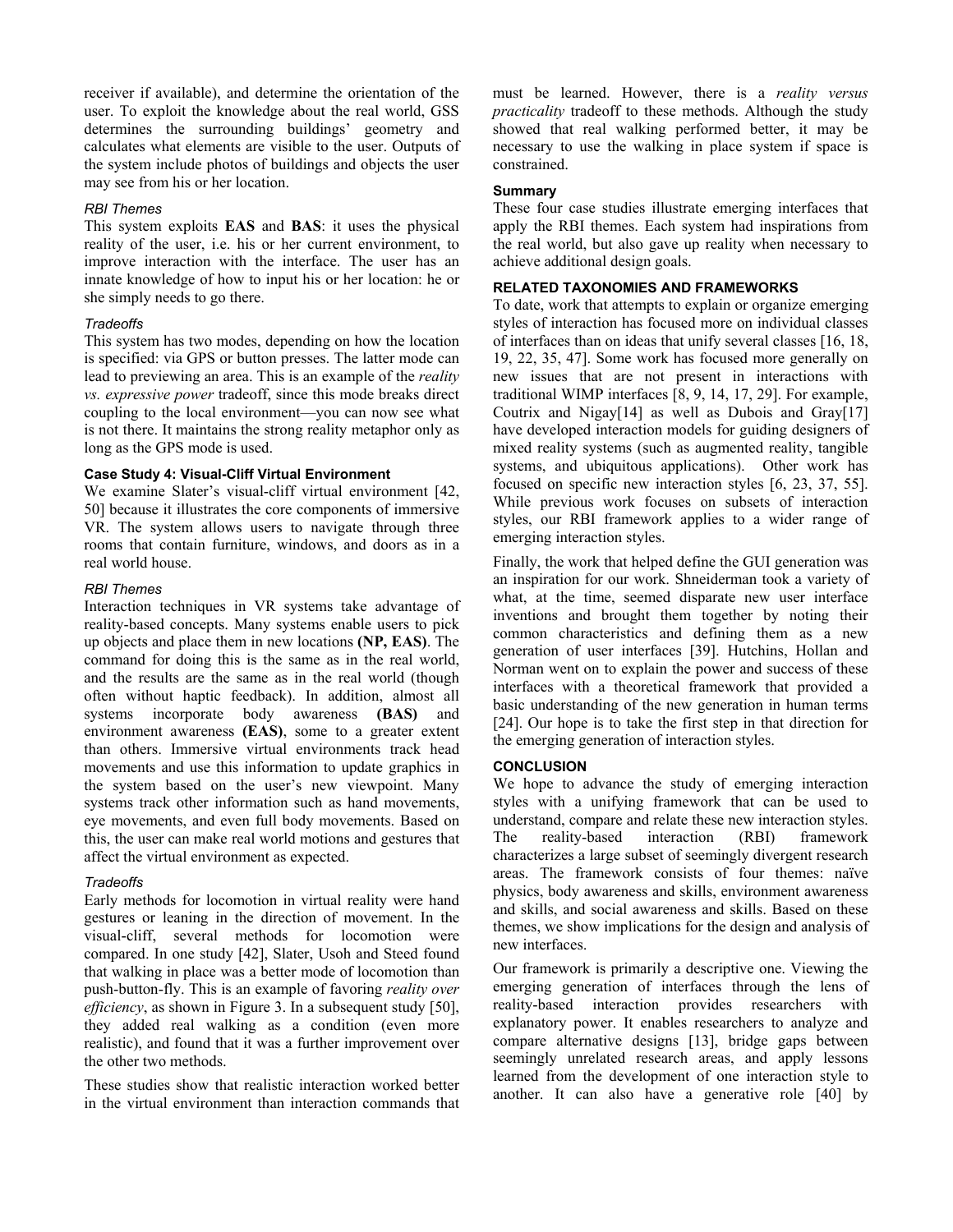suggesting new directions for research, such as incorporating RBI themes in the design of interfaces for different user populations (e.g. children or expert users) or studying the effects of different degrees of RBI themes in an interface.

# **ACKNOWLEDGMENTS**

We thank our collaborators Andrew Afram, Eric Bahna, Tia Bash, Georgios Christou, Michael Poor, Andrew Pokrovski, and Larissa Supnik in the HCI group at Tufts, as well as Caroline Cao and Holly Taylor of Tufts, Leonidas Deligiannidis of the University of Georgia, Hiroshi Ishii of the MIT Media Lab and the students in his Tangible Interfaces class, Sile O'Modhrain of Queen's University Belfast, and Frank Ritter of Pennsylvania State University.

We also thank the participants in our CHI 2006 workshop on "What is the Next Generation of Human-Computer Interaction?" for their thoughts and discussion about this area, which have helped us refine our work, and Ben Shneiderman in particular for discussions on this topic. And we thank Jeevan Kalanithi and James Teng of the MIT Media Lab for participating in our field study.

Finally, we thank the National Science Foundation for support of this research (NSF Grant Nos. IIS-0414389 and IIS-0713506) and the Natural Sciences and Engineering Research Council of Canada for support of this research. Any opinions, findings, and conclusions or recommendations expressed in this article are those of the authors and do not necessarily reflect the views of these organizations.

# **REFERENCES**

- 1. Abowd, G.D. and Dix, A.J., Integrating Status and Event Phenomena in Formal Specifications of Interactive Systems. in *Proc. SIGSOFT 1994*, (1994), Addison-Wesley/ACM Press.
- 2. Agarawala, A. and Balakrishnan, R. Keepin' it real: pushing the desktop metaphor with physics, piles and the pen *Proc. CHI2006*, ACM Press, 2006.
- 3. Ängeslevä, J., Oakley, I., Hughes, S. and O'Modhrain, S., Body Mnemonics Portable device interaction design concept. in *UIST*, (2003).
- 4. Apted, T., Kay, J. and Quigley, A. Tabletop sharing of digital photographs for the elderly *Proc. of SIGCHI*, ACM Press, 2006.
- 5. Bae, S.-H., Kobayash, T., Kijima, R. and Kim, W.-S., Tangible NURBS-curve manipulation techniques using graspable handles on a large display. in *Proc. UIST 2004*, (2004), ACM Press, 81-90.
- 6. Beaudouin-Lafon, M. Instrumental Interaction: An Interaction Model for Designing Post-WIMP User Interfaces *Proc. CHI 2000*, Addison-Wesley/ACM Press, 2000, 446-453.
- 7. Beeharee, A. and Steed, A. Exploiting real world knowledge in ubiquitous applications. *Personal and Ubiquitous Computing*, *11*. 429-437.
- 8. Bellotti, V., Back, M., Edwards, W.K., Grinter, R.E., Henderson, A. and Lopes, C. Making Sense of Sensing

Systems: Five Questions for Designers and Researchers *Proc. CHI 2002*, ACM Press, 2002, 415- 422.

- 9. Benford, S., Schnadelbach, H., Koleva, B., Anastasi, R., Greenhalgh, C., Rodden, T., Green, J., Ghali, A., Pridmore, T., Gaver, B., Boucher, A., Walker, B., Pennington, S., Schmidt, A., Gellersen, H. and Steed, A. Expected, sensed, and desired: A framework for designing sensing-based interaction. *ACM Transactions Computer-Human Interaction*, *12* (1). 3- 30.
- 10. Bowman, D.A., Kruijff, E., LaViola, J.J. and Poupyrev, I. *3D User Interfaces: Theory and Practice*. Addison-Wesley/Pearson Education, 2004.
- 11. Buur, J., Jensen, M.V. and Djajadiningrat, T., Please touch tangible UIs: Hands-only scenarios and video action walls: novel methods for tangible user interaction design. in *Proc. DIS'04*, (2004).
- 12. Buxton, B. http://www.billbuxton.com/multitouchOverview.html, 2007.
- 13. Christou, G. Towards a new method for the evaluation of reality based interaction *CHI '07 extended abstracts*, ACM, San Jose, CA, USA, 2007.
- 14. Coutrix, C. and Nigay, L. Mixed reality: a model of mixed interaction. *Proceedings of the working conference on Advanced visual interfaces*.
- 15. Dickie, C., Vertegaal, R., Sohn, C. and Cheng, D. eyeLook: using attention to facilitate mobile media consumption *Proc. UIST 2005*, ACM Press, 2005.
- 16. Dourish, P. Where The Action Is: The Foundations of Embodied Interaction, MIT Press, Cambridge, Mass., 2001.
- 17. Dubois, E. and Gray, P. A Design-Oriented Information-Flow Refinement of the ASUR Interaction Model. *Proceedings of EHCI 2007*.
- 18. Fishkin, K.P. A Taxonomy for and Analysis of Tangible Interfaces. *Personal and Ubiquitous Computing*, *8* (5). 347 - 358.
- 19. Fishkin, K.P., Moran, T.P. and Harrison, B.L. Embodied User Interfaces: Toward Invisible User Interfaces *Proc. of EHCI'98*, 1998.
- 20. Forlines, C. and Shen, C., Touch: DTLens: multi-user tabletop spatial data exploration. in *Proc. UIST 2005*, (2005).
- 21. Hayes, P.J. The second naive physics manifesto *Cognitive Science Technical Report URCS-10*, University of Rochester, 1983.
- 22. Hornecker, E. and Buur, J., Getting a Grip on Tangible Interaction: A Framework on Physical Space and Social Interaction. in *Proc. of CHI 2006*, (2006), ACM, 437-446.
- 23. Hurtienne, J. and Israel, J.H. Image schemas and their metaphorical extensions: intuitive patterns for tangible interaction *Proc. TEI 2007*, ACM Press, 2007.
- 24. Hutchins, E.L., Hollan, J.D. and Norman, D.A. Direct Manipulation Interfaces. Draper, D.A.N.a.S.W. ed.